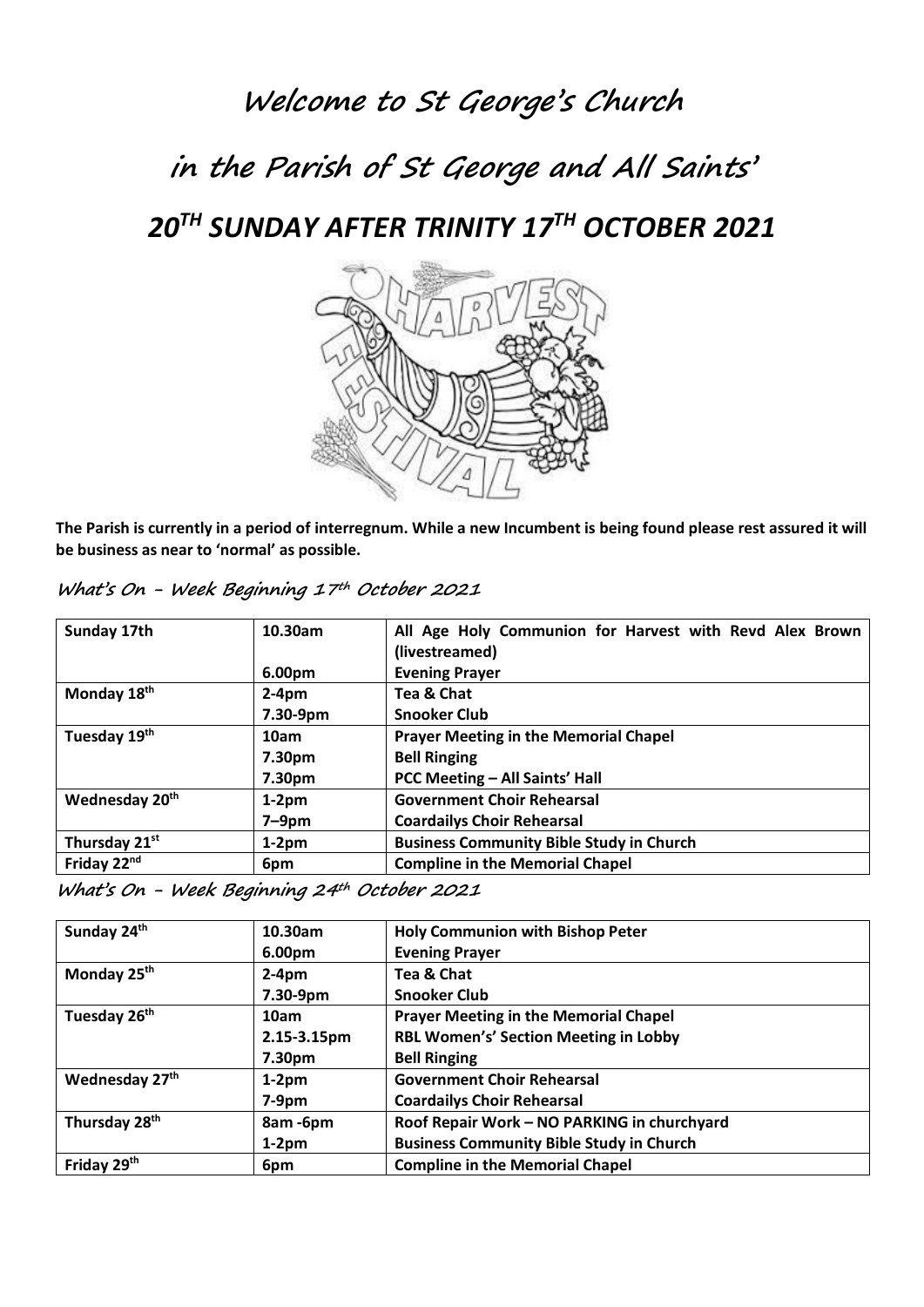**hat's On – Future Dates For your Diary**

| Sunday 31 <sup>st</sup> October             | 6pm               | All Souls Evening Service of Remembrance                                |  |
|---------------------------------------------|-------------------|-------------------------------------------------------------------------|--|
| Tuesday 2 <sup>nd</sup> November            | 11am              | <b>Mothers' Union Meeting in Memorial Chapel</b>                        |  |
| Friday 5 <sup>th</sup> November             | $12-2pm$          | <b>DAC Meeting in Lobby</b>                                             |  |
| Sunday 7 <sup>th</sup> November             | $11am-1pm$        | Messy Church at All Saints' Hall                                        |  |
| Monday 8 <sup>th</sup> November &           | $10.30$ am – noon | Safeguarding Leadership Training - please note the change in date       |  |
| $17^{\text{th}}$<br>Wednesday               | 7-8.30pm          | of the 2 <sup>nd</sup> module. Both modules must be completed. Speak to |  |
| <b>November</b>                             |                   | <b>Emily for more details.</b>                                          |  |
| Monday 8 <sup>th</sup> November<br>$6-8$ pm |                   | WW2 Lecture $-$ Escapes across the Pyrenees, given by Charles           |  |
|                                             |                   | Wilson                                                                  |  |

**Harvest Festival:** We hope to offer cake as well as the usual refreshments after the service and would be very pleased to receive donations for congregation consumption! If you can contribute, we would be happy to receive any cakes, either boxed or homemade (with a list of ingredients please) on either Saturday (10am – noon) or Sunday morning. Thank you.

**Recent Fundraisers**: On Saturday the Screen & Supper held at All Saints' Hall, as well as being enjoyed by all who attended, raised **£380** for our chosen charity *The Leprosy Mission*. **A HUGE THANK YOU** to all the team who were involved. **UPDATE**: The total raised at the fundraiser for *Afghan Refugees* now stands at **£850**.

**Livestreaming of services**: Holy Communion and Compline services are livestreamed on the Parish Facebook page. If you do not wish to be shown on the livestreaming feed, please speak to one of our welcome team who will be happy to direct you to a suitable pew.

**Safeguarding**: Our Parish Safeguarding Officer is Emily Wilde please contact her if you have any concerns or wish to discuss safeguarding training - sgaspso@gmail.com.

**Pastoral Care**: If you or someone you know is alone and in need of help and support in their home, please let Antony Hamilton, the Parish Pastoral Visiting Team Lead, know (625388/450292).

**Getting Involved:** We would welcome more volunteers for the refreshment team and the welcome team. If you would be interested, please talk to one of our churchwardens.

**Donations Please**: There are collection boxes in the lobby for the IOM Foodbank and Graih, please give generously.

**We pray for those who suffer in body, mind, and spirit especially:** Margaret Galloway, Revd Canon Hinton Bird, Peter Corlett, Gwen Dentith, Sefton Dent, June Hazell, Christine Hardie, Les & Betty Hartill, Winston Birtles, Meg Irving, Julie Matthews, Irene Gilbertson and Eileen Haywood.

#### **Daily Prayer (from the Diocesan Prayer Diary) for:**

- The Diocese: for Bishop Peter, the Bishop's Chaplain Michael Brydon, the Diocesan Secretaries: Lorna Cook and Michelle Barwood, the Registrar, Treasurer and other Diocesan Officers
- The Bishops Leadership team and ask that the Holy Spirit may guide the life of the diocese
- The Church in the Province of the West Indies

*Parish Office Opening Times: Tuesday – Thursday 9am – noon The Church will be open 9am – 5pm 7 days a week for private prayer and reflection Website[: www.sgaschurch.im](http://www.sgaschurch.im/)* £

 *Facebook: Parish of Saint George and All Saints', Douglas*